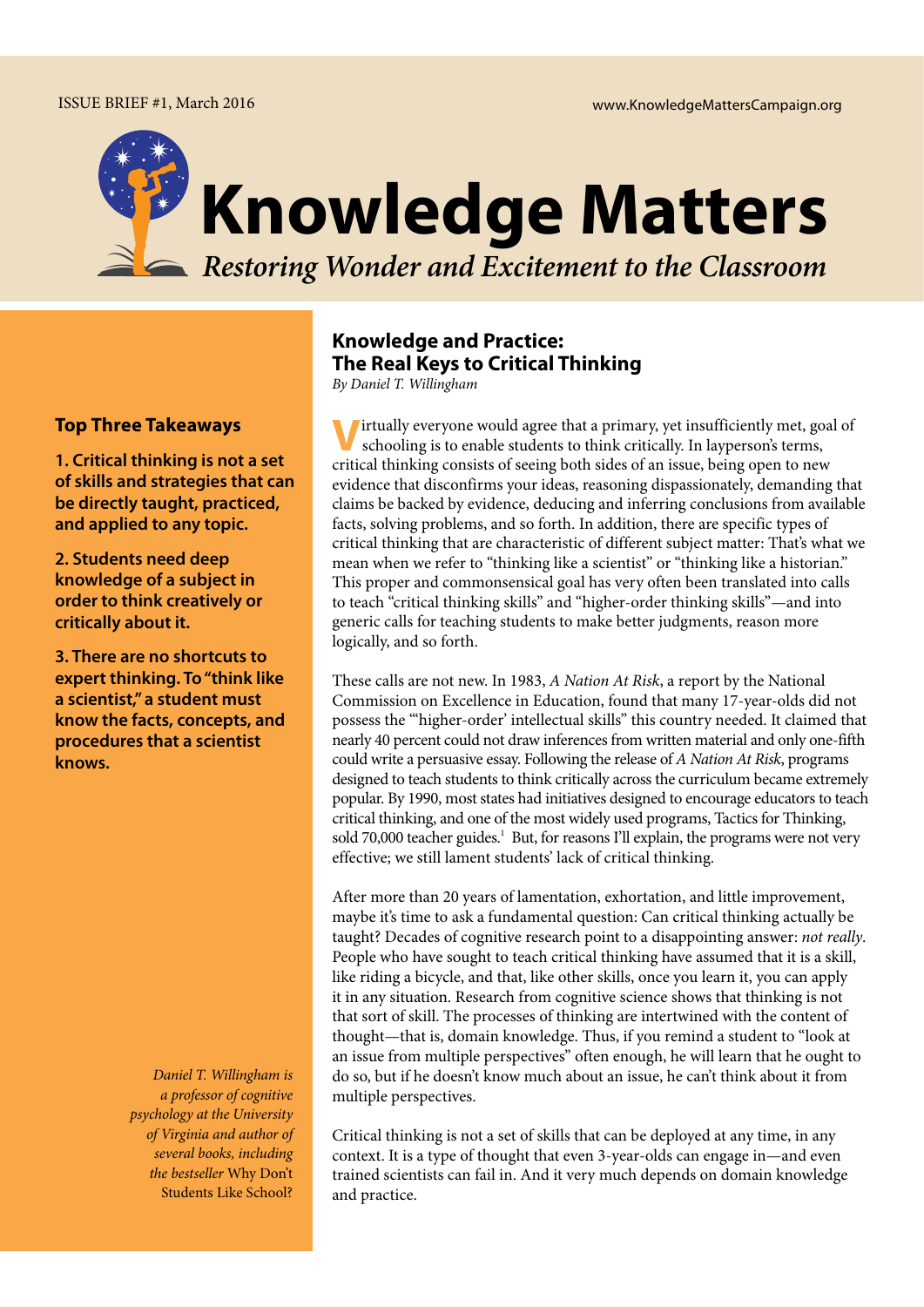**The processes of thinking are intertwined with the content of thought that is, domain knowledge.** 

**When one is very familiar with a problem's deep structure, knowledge about how to solve it transfers well.**

### www.KnowledgeMattersCampaign.org **Knowledge Matters** Pg. 2

#### **Broad Knowledge for Comprehension, Deep Knowledge for Analysis**

Anything you hear or read is automatically interpreted in light of what you already know about similar subjects. For example, suppose you read these two sentences: "After years of pressure from the film and television industry, the President has filed a formal complaint with China over what U.S. firms say is copyright infringement. These firms assert that the Chinese government sets stringent trade restrictions for U.S. entertainment products, even as it turns a blind eye to Chinese companies that copy American movies and television shows and sell them on the black market." Your broad background knowledge not only allows you to comprehend the sentences, it also has a powerful effect as you continue to read because it narrows the interpretations of new text that you will entertain. For example, if you later read the word "piracy," you would not think of eye-patched swabbies shouting "shiver me timbers!" The cognitive system gambles that incoming information will be related to what you've just been thinking about. Thus, it significantly narrows the scope of possible interpretations of words, sentences, and ideas. The benefit is that comprehension proceeds faster and more smoothly; the cost—as I explain below—is that the deep structure of a problem is harder to recognize.

Imagine a seventh-grade math class immersed in word problems. How is it that students will be able to answer one problem, but not the next, even though mathematically both word problems are the same, that is, they rely on the same mathematical knowledge? Typically, the students are focusing on the scenario that the word problem describes—its surface structure—instead of on the mathematics required to solve it—its deep structure. So even though students have been taught how to solve a particular type of word problem, when the teacher or textbook changes the scenario, students still struggle to apply the solution because they don't recognize that the problems are mathematically the same.

If knowledge of how to solve a problem never transferred to problems with new surface structures, schooling would be inefficient or even futile—but of course, such transfer does occur. When and why is complex, $2$  but two factors are especially relevant for educators: familiarity with a problem's deep structure and the knowledge that one should look for a deep structure. I'll address each in turn.

When one is very familiar with a problem's deep structure, knowledge about how to solve it transfers well. That familiarity can come from long-term, repeated experience with one problem, or with various manifestations of one type of problem (i.e., many problems that have different surface structures, but the same deep structure). After repeated exposure to either or both, the subject simply perceives the deep structure as part of the problem description. Here's an example:

A treasure hunter is going to explore a cave up on a hill near a beach. He suspected there might be many paths inside the cave so he was afraid he might get lost. Obviously, he did not have a map of the cave; all he had with him were some common items such as a flashlight and a bag. What could he do to make sure he did not get lost trying to get back out of the cave later?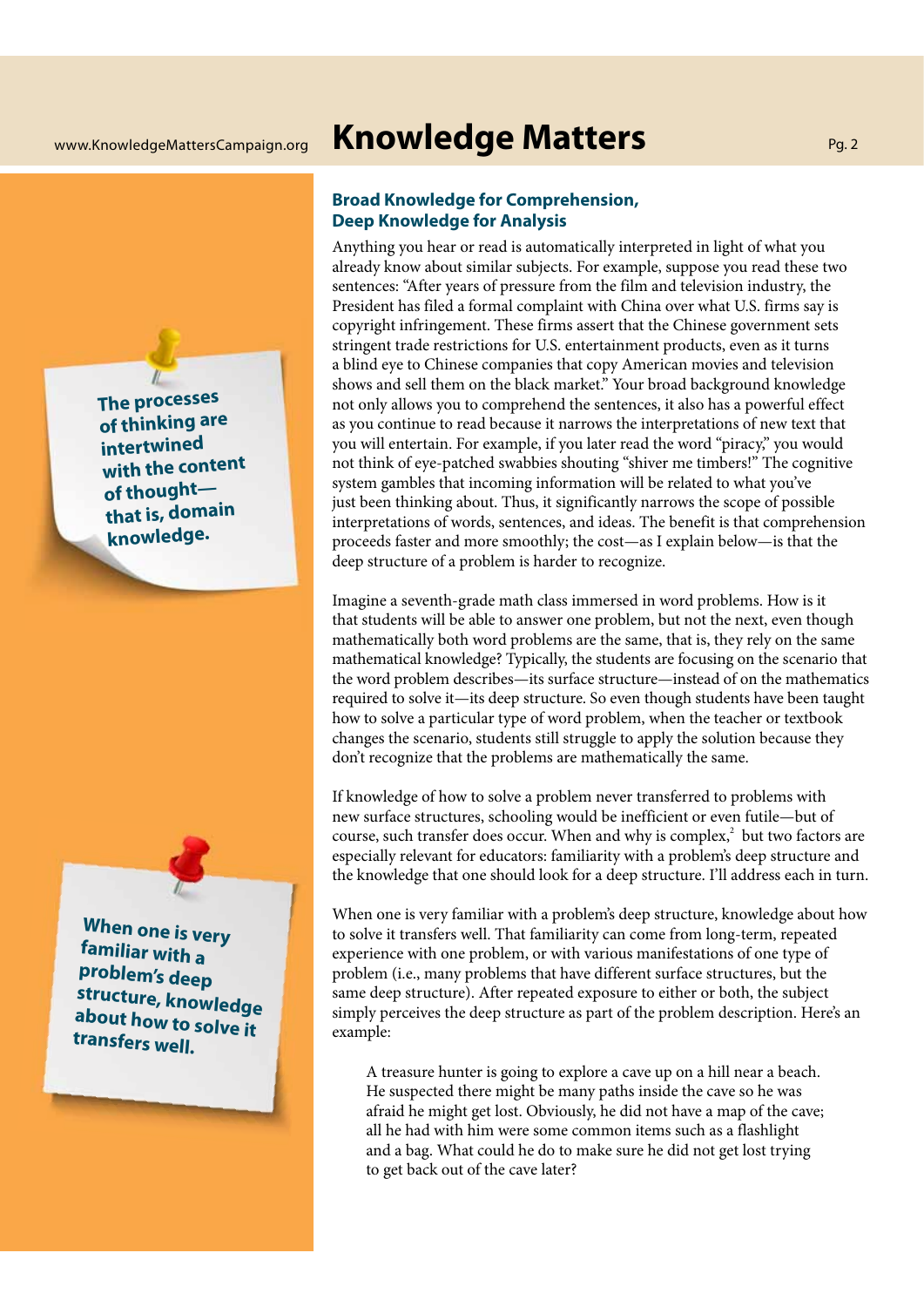**You may know that you ought not accept the first reasonable-sounding solution to a problem, but that doesn't mean you know how to come up with alternative solutions.**

### www.KnowledgeMattersCampaign.org **Knowledge Matters** Pg. 3

The solution is to carry some sand with you in the bag, and leave a trail as you go, so you can trace your path back when you're ready to leave the cave. About 75 percent of American college students thought of this solution—but only 25 percent of Chinese students solved it. $3$  The experimenters suggested that Americans solved it because most grew up hearing the story of Hansel and Gretel, which includes the idea of leaving a trail as you travel to an unknown place in order to find your way back. When the experimenters gave subjects another puzzle that shared a deep structure with a common Chinese folk tale, the percentage of solvers from each culture reversed.

It takes a good deal of practice with a problem type before students know it well enough to immediately recognize its deep structure, irrespective of the surface structure, as Americans did for the Hansel and Gretel problem. American subjects didn't think of the problem in terms of sand, caves, and treasure; they thought of it in terms of finding something with which to leave a trail. The deep structure of the problem is so well represented in their memory that they immediately saw that structure when they read the problem.

Now let's turn to the second factor that aids in transfer despite distracting differences in surface structure—knowing to look for a deep structure. Consider what would happen if I said to an American student who was struggling with the cave problem, "this is similar to Hansel and Gretel." The student would understand that the problems must share a deep structure and would try to figure out what it is. Students can do something similar without the hint. A student might think "I'm seeing this problem in a math class, so there must be a math formula that will solve this problem." Then he could scan his memory (or textbook) for candidates, and see if one of them helps. This is an example of what psychologists call metacognition, or regulating one's thoughts. In the introduction, I mentioned that you can teach students maxims about how they ought to think. Cognitive scientists refer to these maxims as metacognitive strategies. They are little chunks of knowledge—like "look for a problem's deep structure" or "consider both sides of an issue"—that students can learn and then use to steer their thoughts in more productive directions.

Helping students become better at regulating their thoughts was one of the goals of the critical thinking programs that were popular 20 years ago, but not very effective. Their modest benefit is likely due to teaching students to effectively use metacognitive strategies. Students learn to avoid biases that most of us are prey to when we think, such as settling on the first conclusion that seems reasonable, only seeking evidence that confirms one's beliefs, ignoring countervailing evidence, overconfidence, and others.<sup>4</sup> Thus, a student who has been encouraged many times to see both sides of an issue, for example, is probably more likely to spontaneously think "I should look at both sides of this issue" when working on a problem.

Unfortunately, metacognitive strategies can only take you so far. Although they suggest what you ought to do, they don't provide the knowledge necessary to implement the strategy. For example, you may know that you ought not accept the first reasonable-sounding solution to a problem, but that doesn't mean you know how to come up with alternative solutions or weigh how reasonable each one is. That requires domain knowledge and practice in putting that knowledge to work.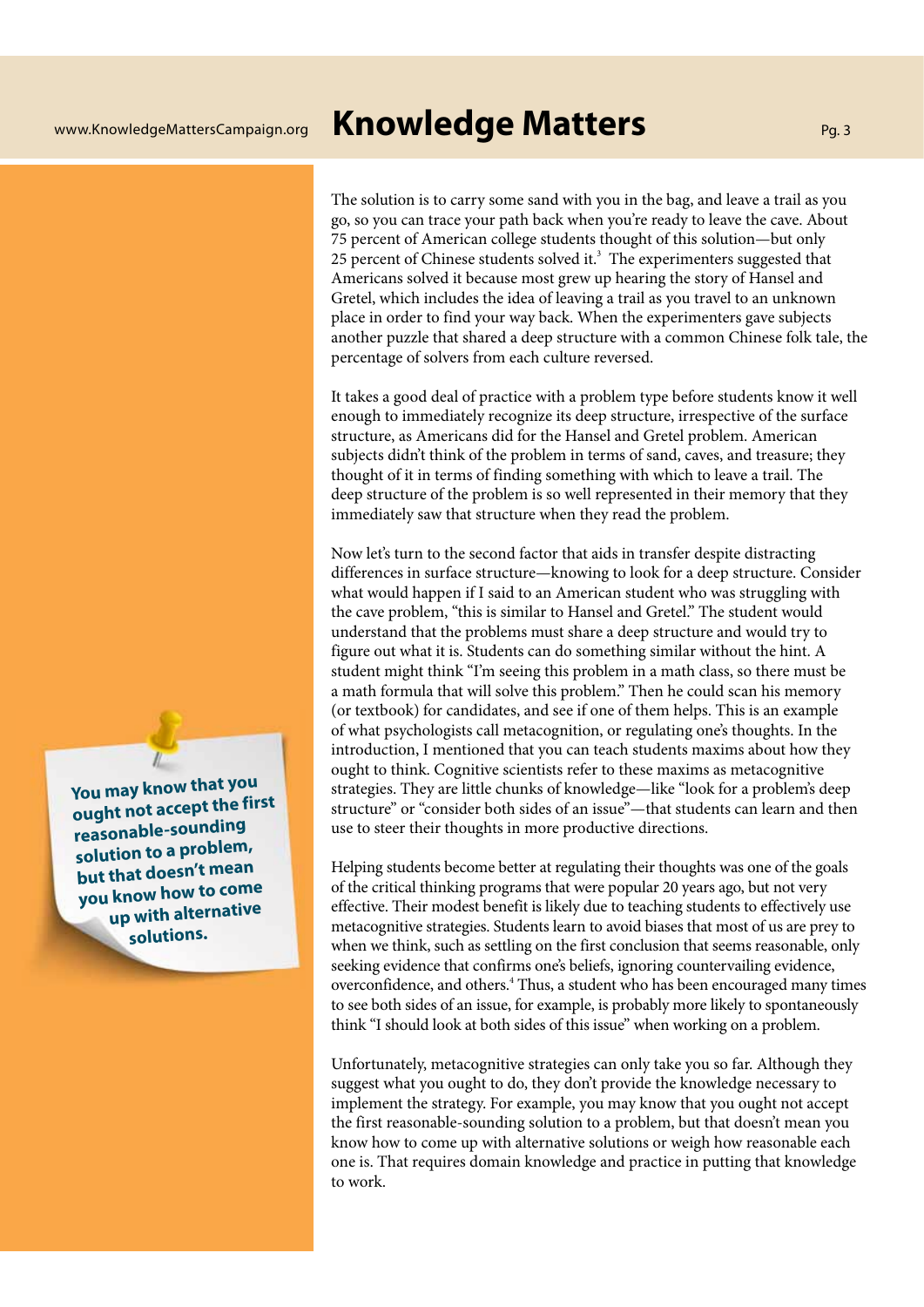Knowledge and skills are intertwined, so it is unfortunate that in education we tend to talk about them as separate. As Andrew Rotherham and I wrote:<sup>5</sup>

If you believe that skills and knowledge are separate, you are likely to draw two incorrect conclusions. First, because content is readily available in many locations but thinking skills reside in the learner's brain, it would seem clear that—if we must choose between them skills are essential, whereas content is merely desirable. Second, if skills are independent of content, we could reasonably conclude that we can develop these skills through the use of any content. For example, if students can learn how to think critically about science in the context of any scientific material, a teacher should select content that will engage students (for instance, the chemistry of candy), even if that content is not central to the field. But all content is not equally important to mathematics, or to science, or to literature. To think critically, students need the knowledge that is central to the domain.

Since critical thinking relies so heavily on domain knowledge, educators may wonder if thinking critically in a particular domain is easier to learn. The quick answer is yes, it's a little easier. To understand why, let's focus on one domain, science, and examine the development of scientific thinking.

### **Thinking Like a Scientist**

Experts in teaching science recommend that scientific reasoning be taught in the context of rich subject-matter knowledge. A committee of prominent science educators brought together by the National Research Council<sup>6</sup> put it plainly: "Teaching content alone is not likely to lead to proficiency in science, nor is engaging in inquiry experiences devoid of meaningful science content."

The committee drew this conclusion based on evidence that background knowledge is necessary to engage in scientific thinking. For example, consider devising a research hypothesis. One could generate multiple hypotheses for any given situation. Suppose you know that car A gets better gas mileage than car B and you'd like to know why. There are many differences between the cars, so which will you investigate first? Engine size? Tire pressure? Paint color? A key determinant of the hypothesis you select is plausibility. One's judgment about the plausibility of a factor is based on one's knowledge of the domain.

Other data indicate that familiarity with the domain makes it easier to juggle different factors simultaneously, which in turn allows you to construct experiments that simultaneously control for more factors. For example, in one experiment, $^7$ eighth-graders completed two tasks. In one, they were to manipulate conditions in a computer simulation to keep imaginary creatures alive. In the other, they were told that they had been hired by a swimming pool company to evaluate how the surface area of swimming pools was related to the cooling rate of its water. Students were more adept at designing experiments for the first task than the second, which the researchers interpreted as being due to students' familiarity with the relevant variables. Students are used to thinking about factors that might influence creatures' health (e.g., food, predators), but have less experience working with factors that might influence water temperature (e.g., volume, surface area). Hence, it is not the case that "controlling variables in an experiment" is a pure process that is not affected by subjects' knowledge of those variables.

**Subjects who starte<sup>d</sup> with more an<sup>d</sup> better integrated knowledge planned more informative experiments an<sup>d</sup> made better use of experimental outcomes.**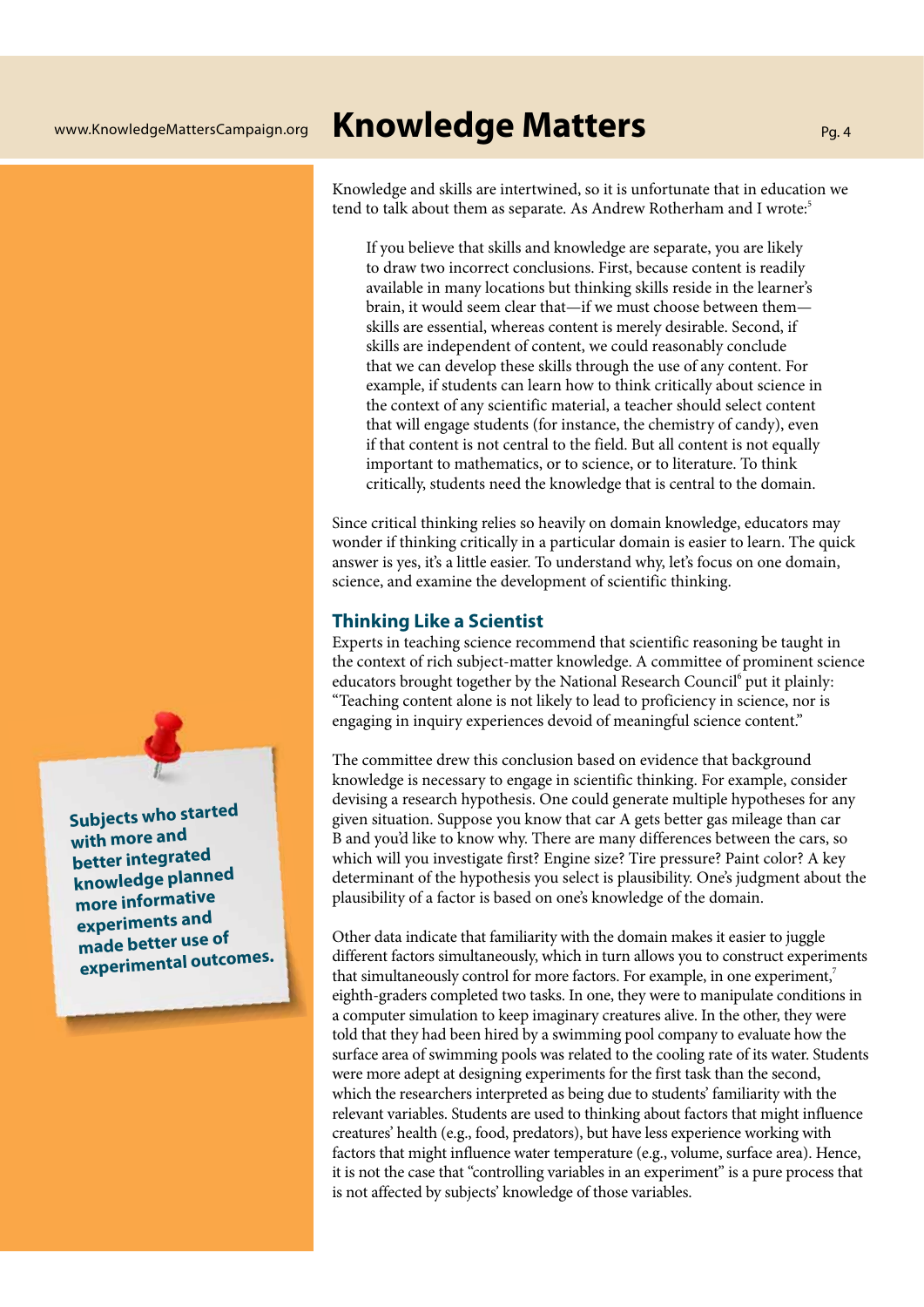Prior knowledge and beliefs not only influence which hypotheses one chooses to test, they influence how one interprets data from an experiment. In one experiment,<sup>8</sup> undergraduates were evaluated for their knowledge of electrical circuits. Then they participated in three weekly, 1.5-hour sessions during which they designed and conducted experiments using a computer simulation of circuitry, with the goal of learning how circuitry works. The results showed a strong relationship between subjects' initial knowledge and how much subjects learned in future sessions, in part due to how the subjects interpreted the data from the experiments they had conducted. Subjects who started with more and better integrated knowledge planned more informative experiments and made better use of experimental outcomes.

Other studies have found similar results and have found that anomalous, or unexpected, outcomes may be particularly important in creating new knowledge—and particularly dependent upon prior knowledge.<sup>9</sup> Data that seem odd because they don't fit one's mental model of the phenomenon under investigation are highly informative. They tell you that your understanding is incomplete and they guide the development of new hypotheses. But you could only recognize the outcome of an experiment as anomalous if you had some expectation of how it would turn out. And that expectation would be based on domain knowledge, as would your ability to create a new hypothesis that takes the anomalous outcome into account.

The idea that scientific thinking must be taught hand in hand with scientific content is further supported by research on scientific problem solving; that is, when students calculate an answer to a textbook-like problem, rather than design their own experiment. A meta-analysis $^{10}$  of 40 experiments investigating methods for teaching scientific problem solving showed that effective approaches were those that focused on building complex, integrated knowledge bases as part of problem solving, for example by including exercises like concept mapping. Ineffective approaches focused exclusively on the strategies to be used in problem solving while ignoring the knowledge necessary for the solution.

**W**hat do all these studies boil down to? First, critical thinking (as well as scientific thinking and other domain-based thinking) is not a skill. There is not a set of critical thinking skills that can be acquired and deployed regardless of context. Second, there are metacognitive strategies that, once learned, make critical thinking more likely. Third, the ability to think critically—to actually do what the metacognitive strategies call for—depends on domain knowledge and practice. For teachers, the situation is not hopeless, but no one should underestimate the difficulty of teaching students to think critically.

**The ability to think critically—to actually do what the metacognitive strategies call for depends on domain knowledge and practice.**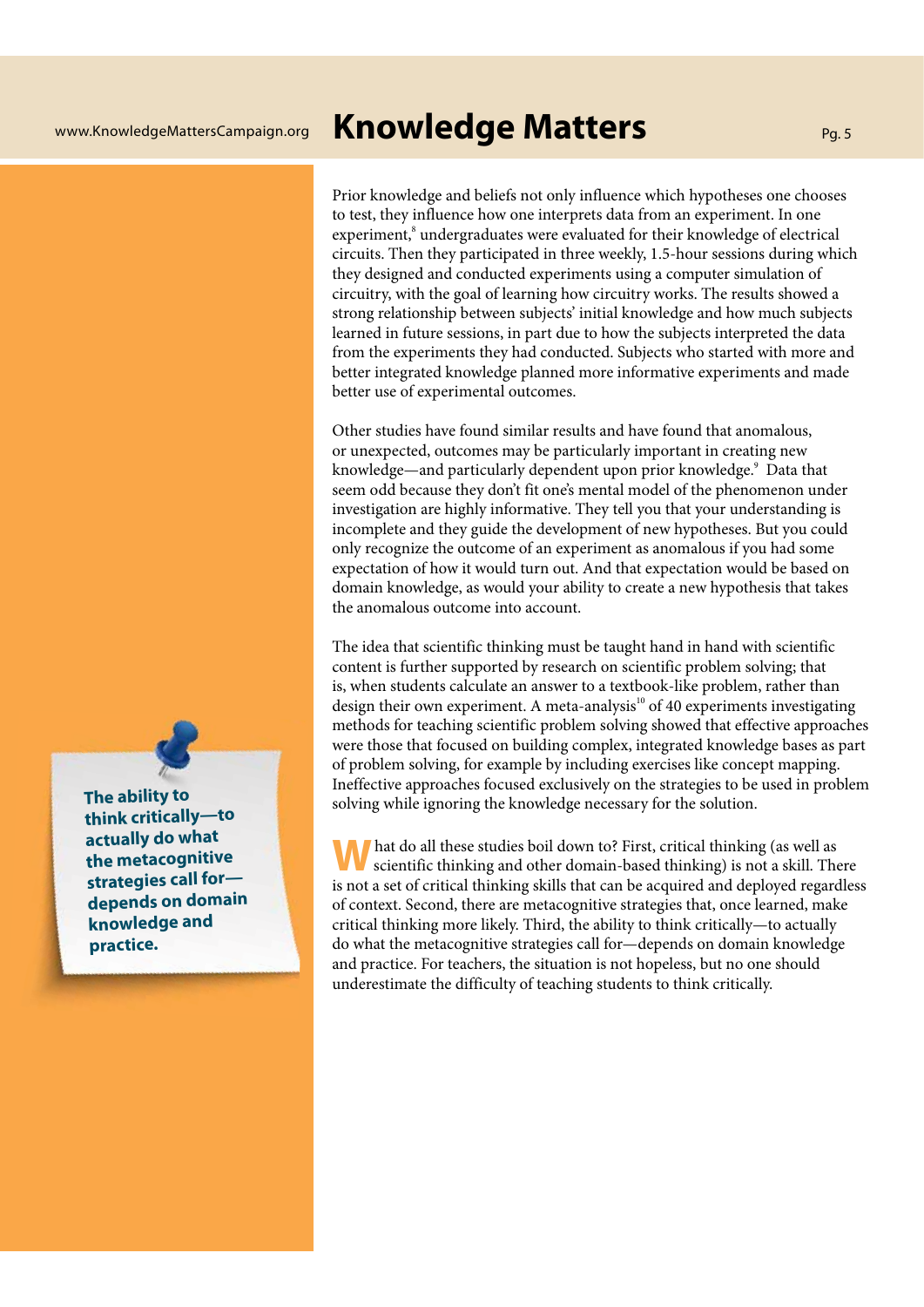

**O**ne sometimes hears that the real goal of education is "learning to learn."<br>As the proverb says, "Give a man a fish, and he will eat for a day; teach a man to fish, and he will eat for a lifetime." Better to teach students how to learn facts on their own, rather than teach them facts. The idea sounds appealing, but if it's coupled with the idea that teachers should emphasize cognitive processes (like comprehension and reasoning strategies), and place less emphasis on content, then it's counterproductive.

Many of the cognitive skills we want our students to develop—especially reading with understanding and successfully analyzing problems—are intimately intertwined with knowledge of content. When students learn facts they are not just acquiring grist for the mill—they are enabling the mill to operate more effectively. Background knowledge is absolutely integral to effectively deploying important cognitive processes. What does this mean for teachers?

**1. Facts should be meaningful.** "Fact learning" should not be understood as "rote memorization." The importance of knowledge to cognition does not mean that teachers should assign lists of facts for their students to memorize. Facts are useful only if they are meaningfully connected to other bits of knowledge. So, fact learning should be thought of as the kind of learning that results from, for example, reading a richly detailed biography—not a barren timeline of a person's life. Teachers should include opportunities for students to learn new material about the world and connect it to prior knowledge wherever possible. Mindless drilling is not an effective vehicle for building students' store of knowledge.

**2. Knowledge acquisition can be incidental.** Every fact that students learn need not be explicitly taught—students can learn facts incidentally. Incidental learning refers to learning that occurs when you are not specifically trying to learn. Much of what you know stuck in your memory not as a result of your consciously trying to remember it, but as a byproduct of thinking about it, such as when you reflect on a novel word that someone used in conversation or are fascinated by a new fact. When schools use a knowledge-rich curriculum, students have many incidental learning opportunities as they are immersed in meaningful, connected facts throughout the day. Teachers can also look for extra opportunities to provide incidental learning opportunities for their students, for example, by using a vocabulary word that the students likely do not know, but the meaning of which is deducible from the context of the sentence.

**3. Knowledge learning should start early.** Building a store of knowledge works like compound interest—it grows exponentially. For that reason, the earlier students add to their database of knowledge, the better. This process begins at home, long before children attend school. (Note that virtually all learning before children start school is incidental.) All teachers should take the job of teaching content to students seriously, but this job is doubly serious for teachers in preschool and early elementary classrooms. Because of the exponential learning rate, once children fall behind their peers, it becomes increasingly difficult to catch up. These young children can learn little, if any, material via reading, so they must learn by listening to fiction and nonfiction books read aloud, by watching demonstrations, through hands-on experiences, and so forth.

**When schools use a knowledgerich curriculum, students have many incidental learning opportunities.**



**content is doubly serious for teachers in preschool and early elementary classrooms.**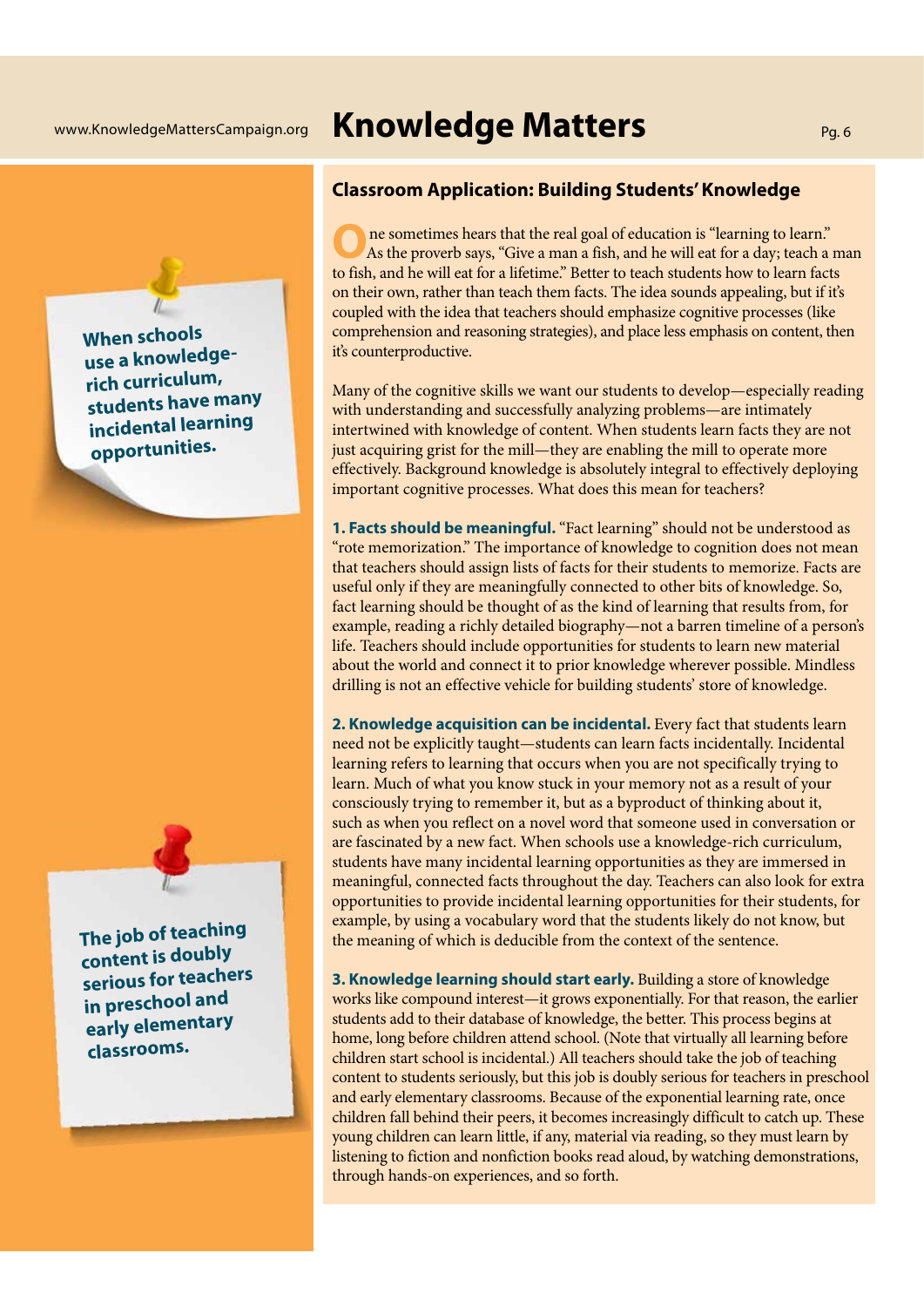#### **Endnotes**

1 Viadero, D. (1991). "Parents in S.C. Attack Alleged 'New Age' Program." *Education Week*.

<sup>2</sup> For reviews see: Reeves, L.M. and Weisberg, R.W. (1994), "The role of content and abstract information in analogical transfer," *Psychological Bulletin*, 115, 381-400; Barnett, S.M. and Ceci, S.J. (2002), "When and where do we apply what we learn? A taxonomy for far transfer," *Psychological Bulletin, 128* (4), 612–637.

<sup>3</sup> Chen, Z., Mo, L., and Honomichl, R. (2004). "Having the memory of an elephant: Long-term retrieval and the use of analogues in problem solving," *Journal of Experimental Psychology: General, 133*, 415–433.

<sup>4</sup> For a readable review see: Baron, J. (2000). *Thinking and Deciding*, Cambridge, UK: Cambridge University Press.

<sup>5</sup> Rotherham, A. J. and Willingham, D. T. (2010). "'21st Century' Skills: Not New, But a Worthy Challenge," *American Educator, 34* (1), 17–20.

<sup>6</sup> National Research Council (2007). *Taking Science to School,* Washington, D.C.: National Academies Press.

<sup>7</sup> Friedler, Y., Nachmias, R., and Linn, M. C. (1990). "Learning scientific reasoning skills in microcomputer-based laboratories," *Journal of Research in Science Teaching, 27,* 173-191.

<sup>8</sup> Schauble, L., Glaser, R., Raghavan, K., and Reiner, M. (1991). "Causal models and experimentation strategies in scientific reasoning," *The Journal of Learning Sciences, 1,* 201-238.

<sup>9</sup> For example see: Dunbar, K. N. and Fugelsang, J. A. (2005), "Causal thinking in science: How scientists and students interpret the unexpected," in M. E. Gorman, R. D. Tweney, D. C. Gooding, and A. P. Kincannon (eds.) *Scientific and Technological Thinking,* 57-79, Mahwah, N.J.: Erlbaum; Echevarria, M. (2003), "Anomalies as a catalyst for middle school students' knowledge construction and scientific reasoning during science inquiry," *Journal of Educational Psychology, 95,* 357-374.

<sup>10</sup> Taconis, R., Ferguson-Hessler, M.G.M., and Broekkamp, H., (2001). "Teaching science problem solving: An overview of experimental work," *Journal of Research in Science Teaching, 38*(4), 442- 468.

*This paper is adapted from "Critical Thinking: Why Is it So Hard to Teach?," which Willingham wrote for the summer 2007 issue of* American Educator. *The sidebar is adapted from "Knowledge in the Classroom," which Willingham wrote for the spring 2006 issue of* American Educator*.*